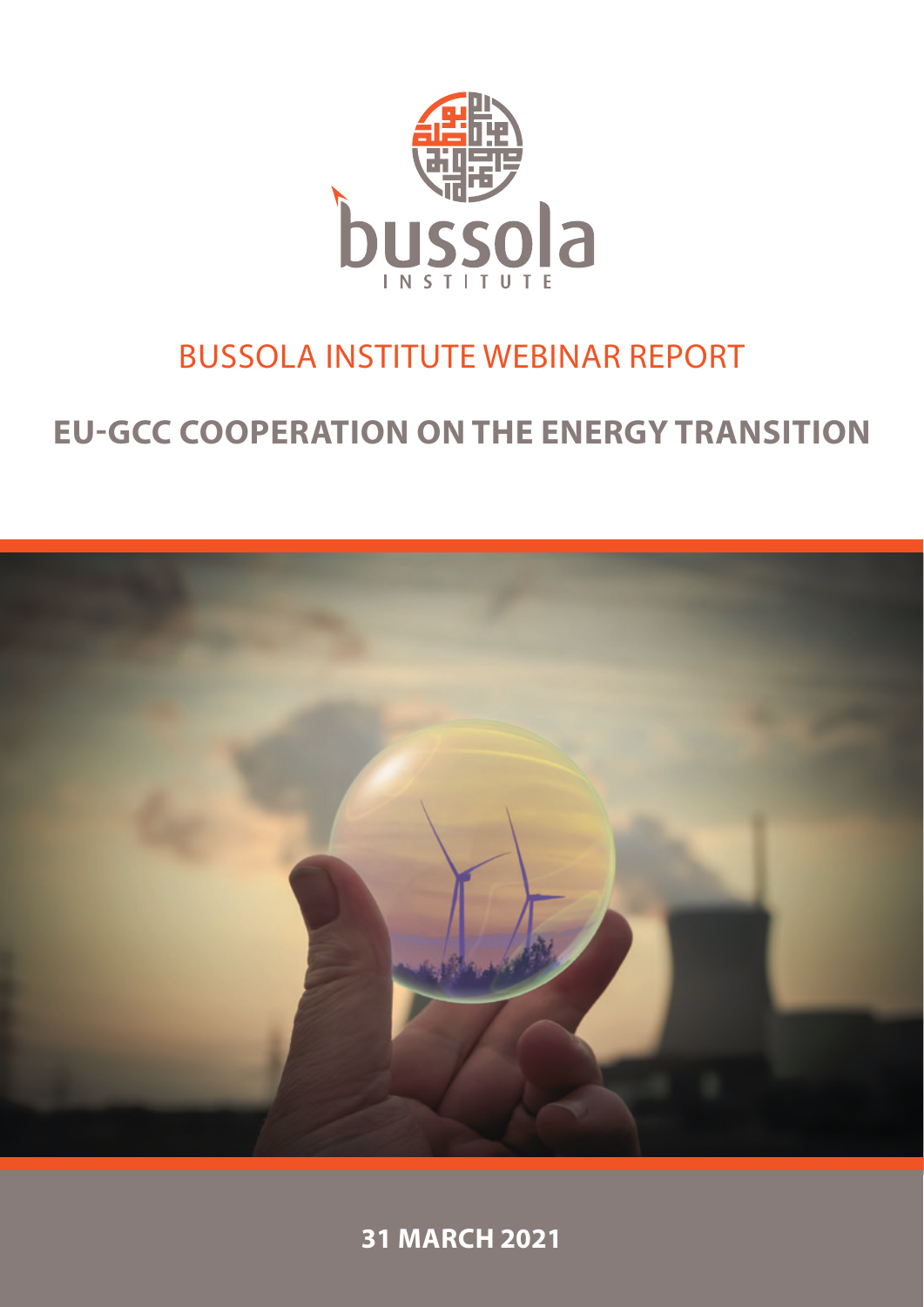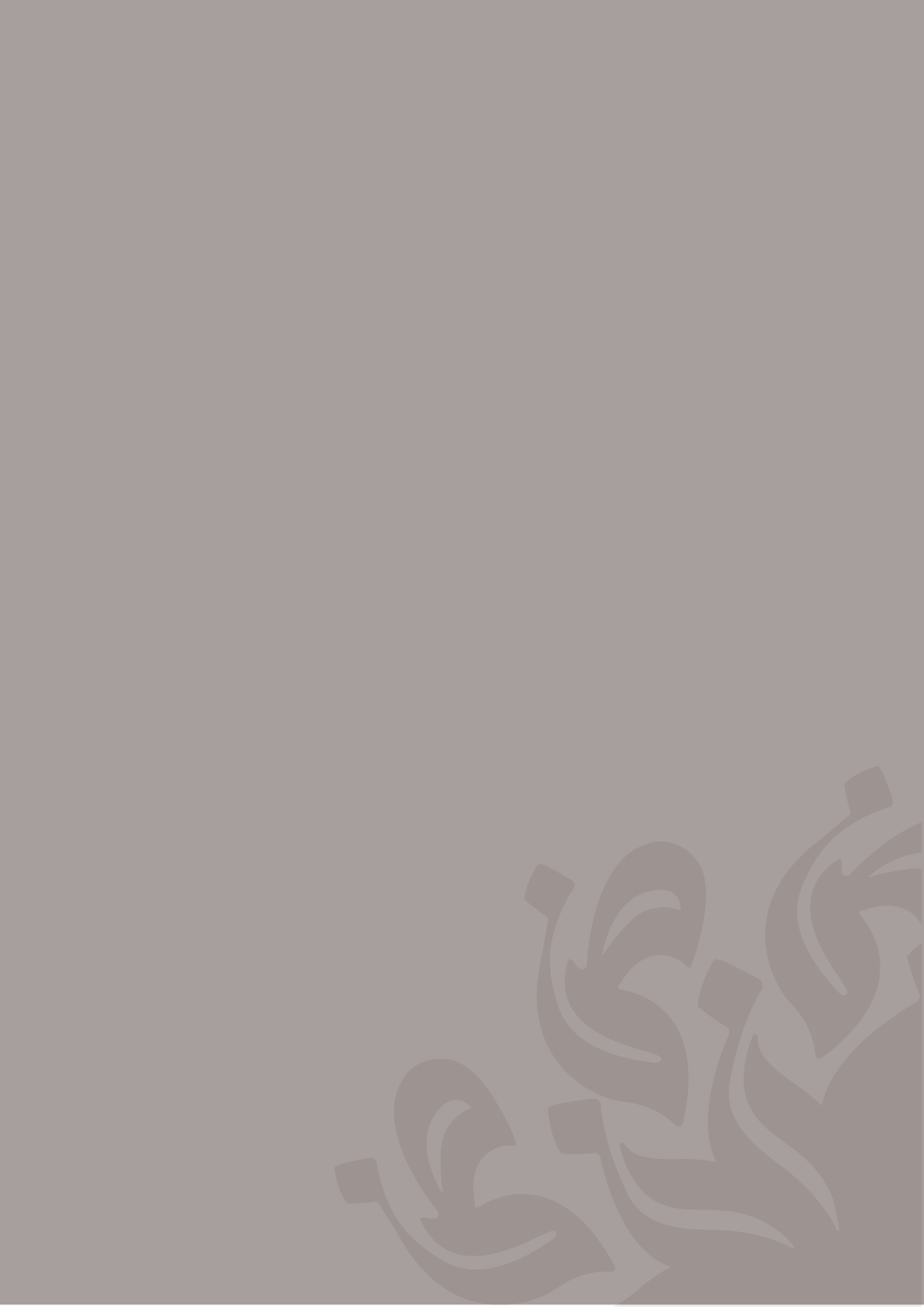On 31 March 2021, the Bussola Institute hosted a webinar addressing the current debate around climate change, the drive towards a zero-carbon economy, and the need for sustainable growth and development, which require major changes in how energy is produced and consumed. Our expert panel of speakers from the European Union (EU) and the Gulf Cooperation Council (GCC) regions analysed the world's current ambition to undergo an energy transition that will have a substantial impact globally and locally.

The world is now engaged in extensive efforts to supply the global economy with the energy needed, while at the same time mitigating the impact of carbon emissions. For the EU and the GCC, the energy transition is a key priority for policy and practice, with efforts directed at increasing the use of renewable energy, decreasing carbon emissions, and harnessing technology for energy efficiency. Realising the energy transition is not an optional exercise and requires action from all stakeholders in society, making cooperation and coordination a necessity. The energy transition will bring greater security for many states and societies while also increasing uncertainty for others.

The current energy transition is occurring in the midst of other transformations such as the Fourth Industrial Revolution (4IR), the pursuit of the Sustainable Development Goals (SDGs), and the challenges posed by the COVID-19 pandemic. This webinar brought together a panel of experts in their fields to examine the implications of the current energy transition for global security as the world strives to move away from carbon-based energy, while maintaining economic growth and development.



01

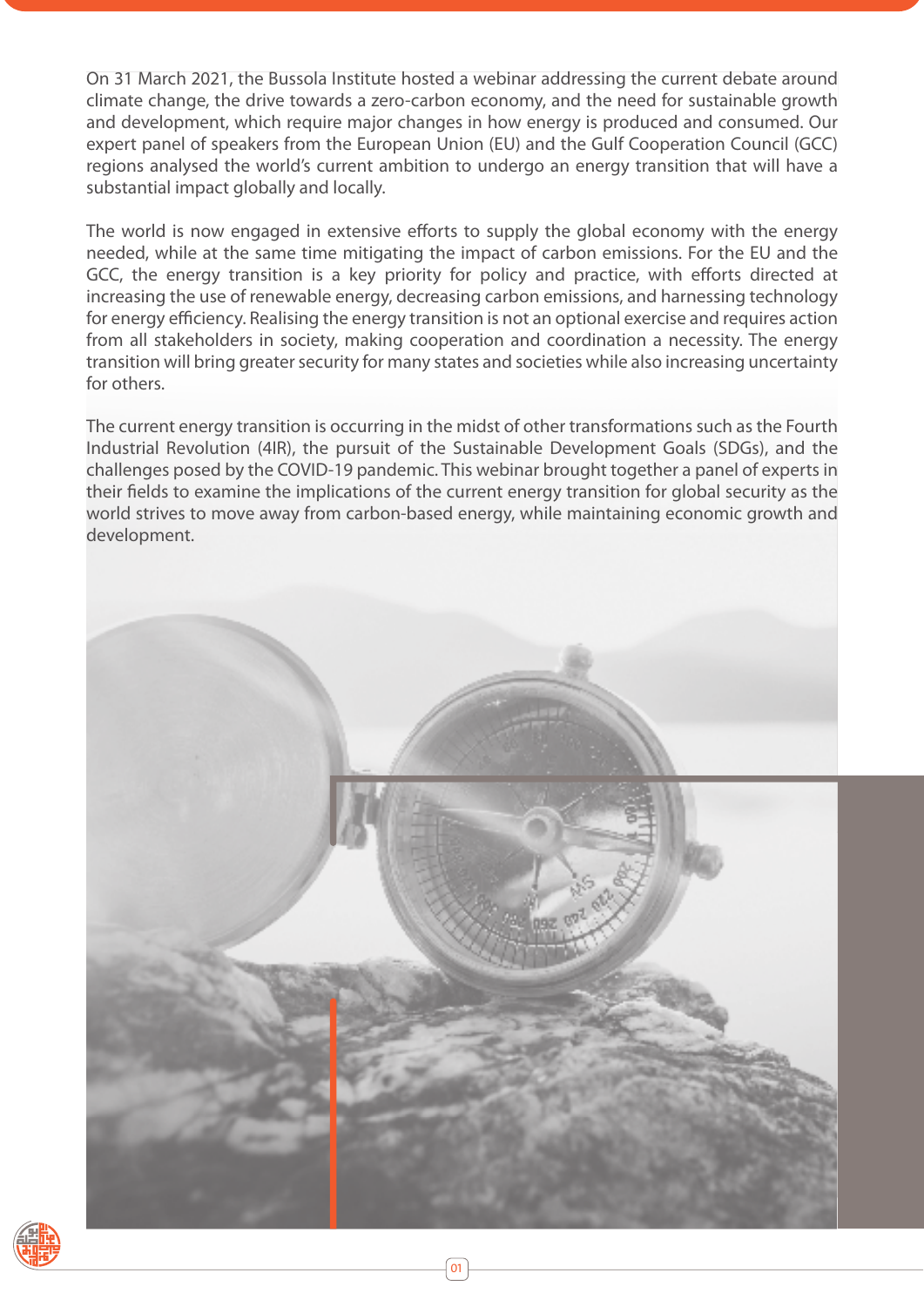# **THE EXPERTS FOR THE PANEL INCLUDED:**



**Mr. Angus Taverner** Director of Smith Taverner Consultants, Oxford



**Dr. Irina Kustova** Researcher at the Centre for European Policy Studies (CEPS), Brussels



#### **Dr. Aisha Al Sarihi**

Research Associate at the King Abdullah Petroleum Studies and Research Centre (KAPSARC), Riyadh



**Mr. John Dennehy**

**The webinar was moderated by Mr. John Dennehy, Secretary-General of the Bussola Institute.**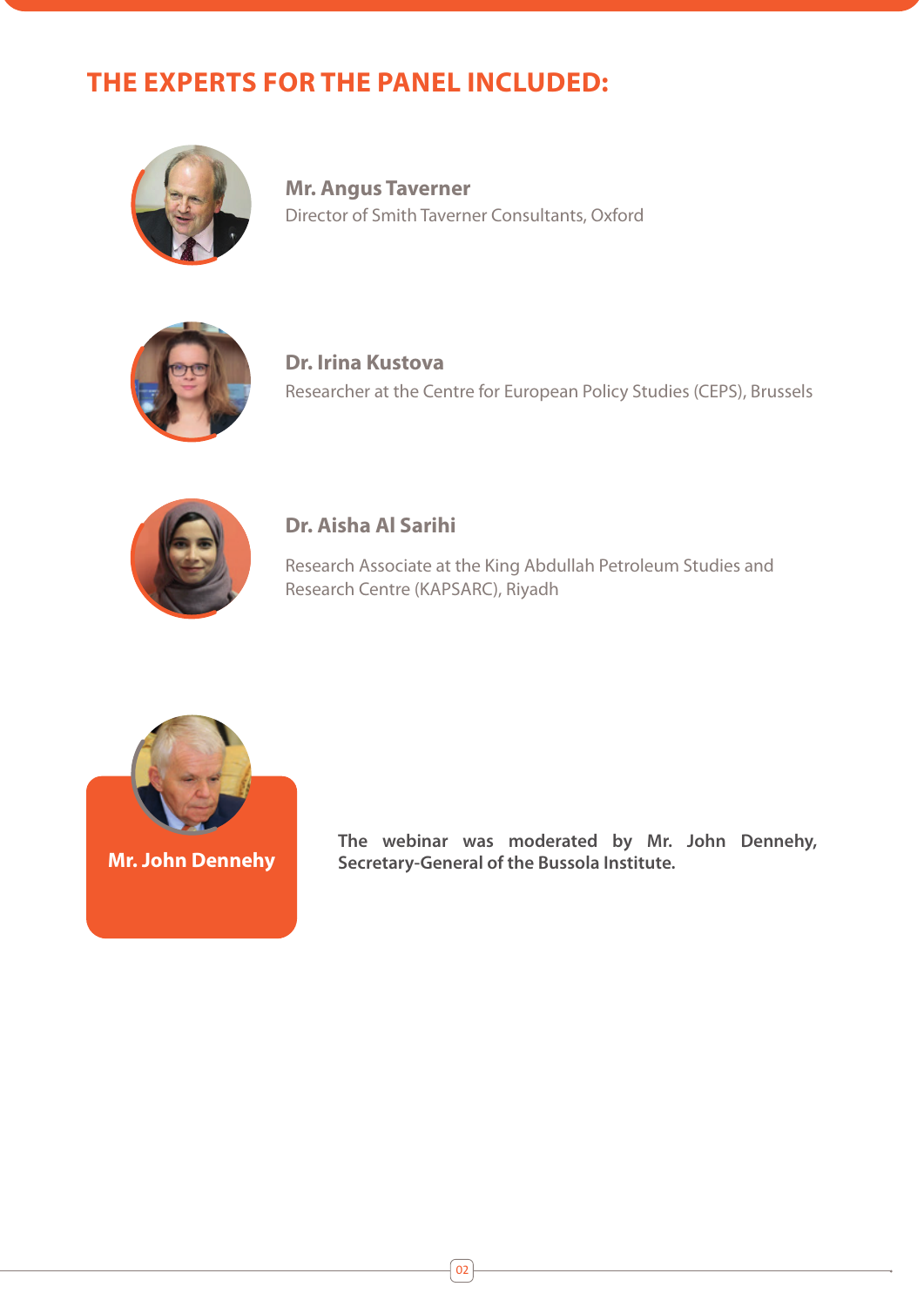

# **The Transition from Carbon-based Energy to Sustainability**

The current energy transition is a global issue, with all states and societies impacted in one way or another. The global commitment to decarbonisation is well established and set out in a wide range of instruments and initiatives. The most visible is the Paris Agreement of 2015 to which all states in the world are committed. The Agreement provides that all states must plan, and regularly report on efforts being taken to mitigate and adapt to global warming. A key date in the global agenda related to decarbonisation and climate change is 2030, with the realisation of the Sustainable Development Goals. It is feared COVID-19 has substantially impacted action directed towards realising the 2030 goals and that governments will be too distracted by the pandemic to give sufficient attention to the ongoing energy transition.

The global energy transition/climate change debate is being driven by several factors. These include advances in technologies leading to sustainable green energy supplies, greater awareness of the wide-ranging impact of global warming and the ongoing need for high levels of energy supply in support of global economic development. Much of the debate is presented as "either/or" scenarios where carbon-based energy disappears, and renewable/green energy is embraced by all. The reality is much more nuanced, as the current energy transition is not a zero-sum game and policies that view the situation as an "either/or" choice are not only unworkable but are likely to have highly negative consequences.

The energy transition is essential for realising sustainability, as the impact of climate change continues to have detrimental impacts on peace and well-being around the world. To realise the transition, there is a need for large amounts of public and private investment to further technology, to scale up workable systems and to ensure that the necessary political will and commitment are present. There will also be a need for substantial regulation at the global and national level, which will pose challenges for governments everywhere. Civil society has a significant role to play in all of this, as consumer demand will drive private business choices and public voice can sway the direction of government policies. Civil society also has a key role to play in supporting the energy transition, as the transition is needed to realise the Sustainable Development Goals which are necessary for sustainable peace and well-being for all.

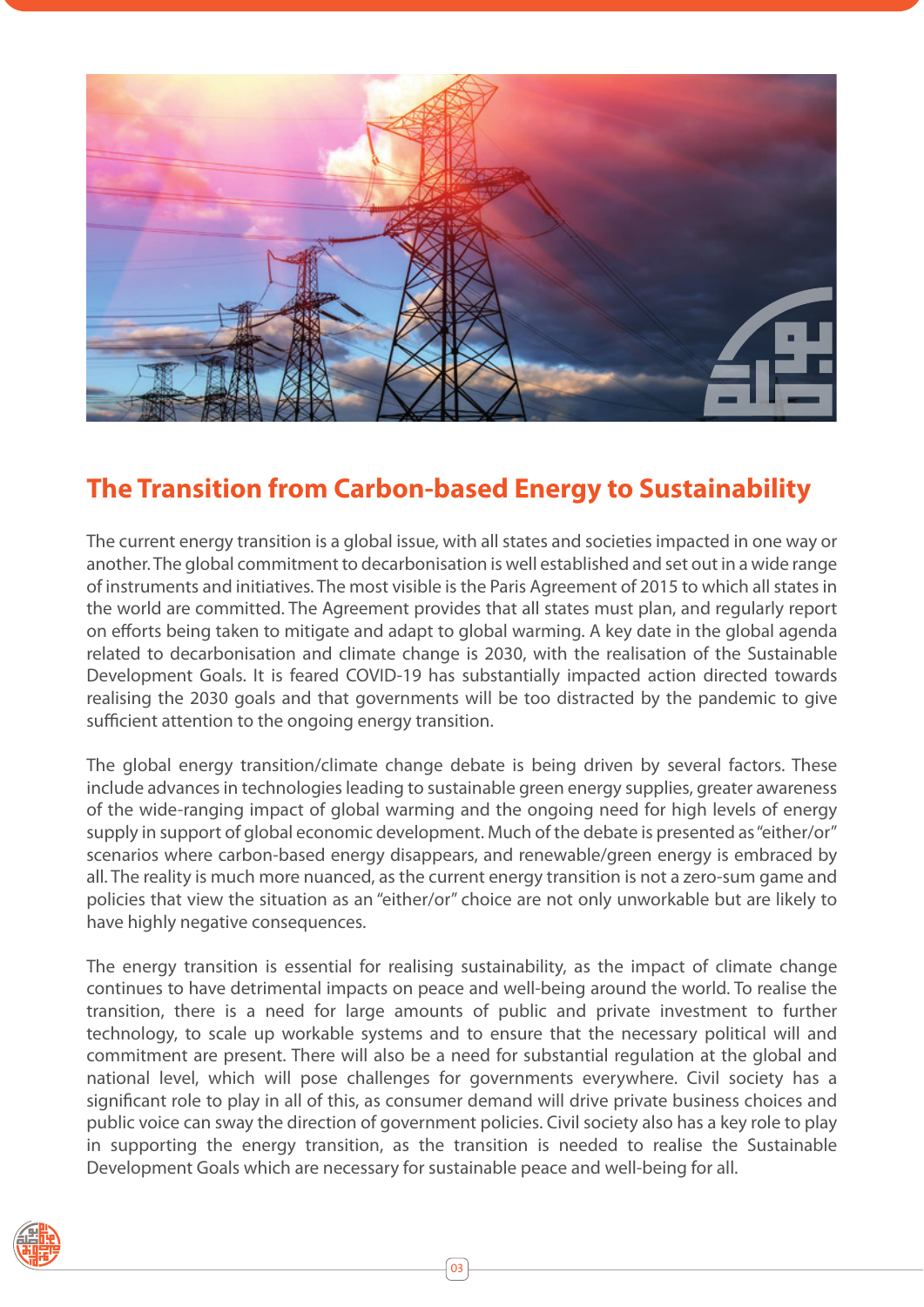The energy transition is necessary for the survival of the planet and action to undertake this transition needs to result in universal benefits and opportunities, while minimising disruptions to day-to-day life. Sustainable economic growth and development require large amounts of energy but the supply and usage of energy must also be sustainable.

There are numerous security concerns at the heart of the energy transition which are influencing policy direction. States that rely on carbon-based fuels for export need to diversify sources of government revenue to maintain domestic living standards. States that are reliant on carbon-based sources of energy face issues of security in relation to supply and potential negative shocks to these supplies. Neither concern, however, means that it is business as usual - change is necessary and complacency is not an option. As the global agenda to address climate makes clear, it is imperative that the world acts collectively at all levels to ensure a sustainable future by minimising the use of carbon-based sources of energy.

### **The GCC States and the Energy Transition**

All GCC states face a range of challenges in addressing climate change and the required energy transition to non-carbon-based fuels. The GCC states are some of the world's largest exporters of carbon-based energies and the wealth created by this situation has allowed for extensive socio-economic development. These states are attempting to grow and develop their economies and infrastructure in significant ways, requiring high amounts of energy, both for economic growth and to sustain day-to-day life. At the same time, the GCC states are also facing the direct impacts of climate change with ever-increasing experiences of diminishing water supplies, desertification, and extreme heat. The GCC states have a key role to play in the energy transition, being both a source of production for carbon in the environment, while also being heavily impacted by climate change caused by carbon emissions. The impact of COVID-19 has not made the situation any easier, as projections show that the economies of the GCC have contracted significantly due to the pandemic, with the hope that positive growth will return by the end of 2021.

Domestically, the GCC states have committed to supporting sustainable development and the energy transition. These commitments are set out in the different national 'Vision Programmes' charting the next 10-50 years of growth and development. In all cases, the production and export of oil and gas will continue to be an important contributor to national wealth while, at the same time, actions towards adapting to and mitigating the impact of climate change are also addressed. A key issue in these vision programmes is the diversification of the national economies as income from carbon-based fuels reduces as a result of decreasing global demand.

Globally, all of the GCC states are committed to the Paris Agreement, the global framework for addressing global warming. Under the Paris Agreement, individual states are obligated to detail what action is being taken to meet their commitments within this framework. The energy transition is also an integral part of the Agenda 2030 programme for the realisation of the Sustainable Development Goals. Historically, the GCC states have been less than active in the global debate surrounding climate change. More recently this has changed, with various Gulf states, like the UAE, taking a more active role in the global debate. Through global action, such as hosting the International Renewable Energy Agency (IRENA), or supporting renewable energy projects in the Pacific and Caribbean, and through domestic action related to research and development, the UAE is showing how oil producers can use their resources in support of the energy transition.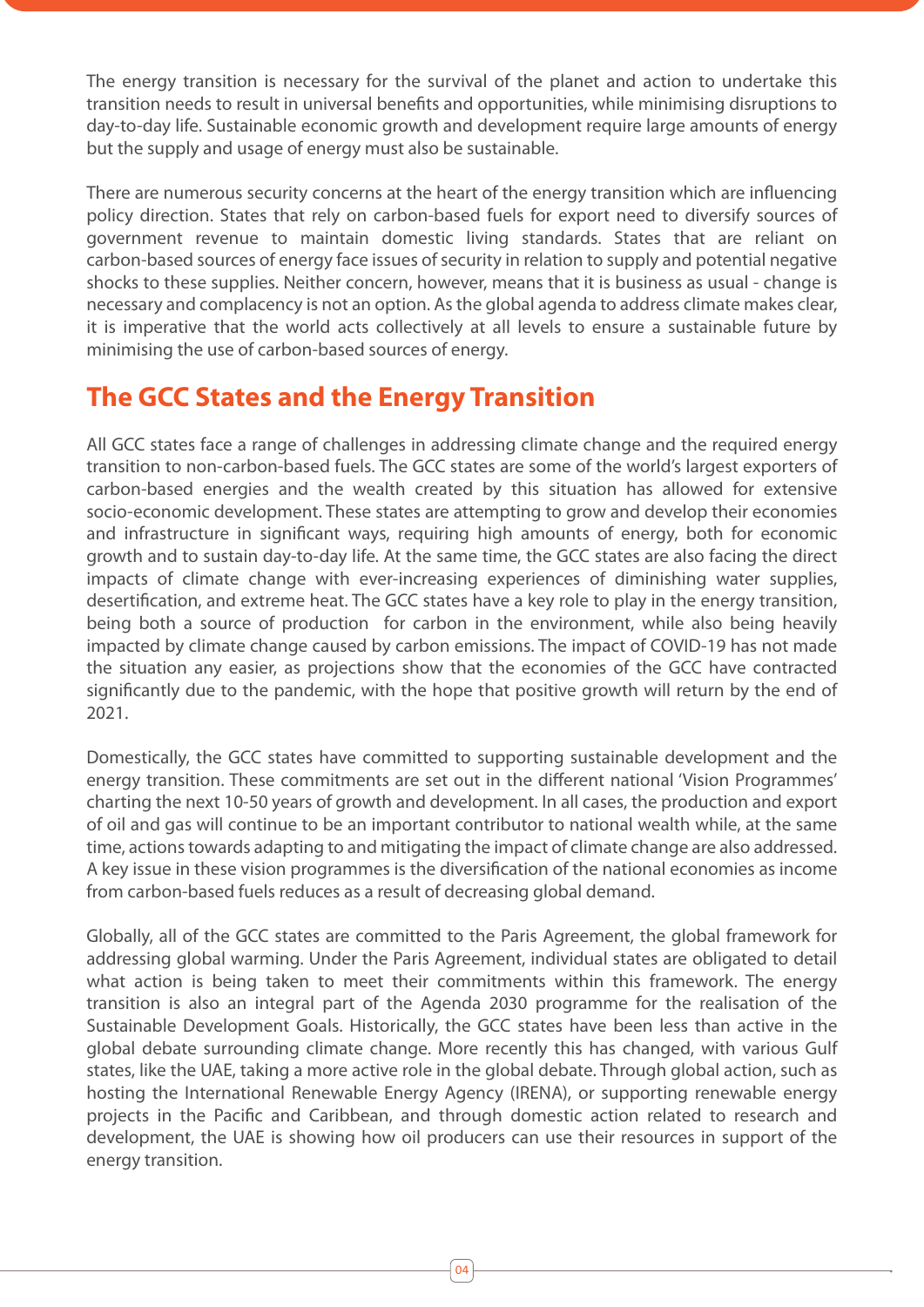This level of action and commitment needs to be accelerated across the GCC states. Unlike the EU, there is no expressed overall GCC position on the Paris Agreement, the Sustainable Development Goals, or on action to combat climate change more generally. As a result of carbon-based energy use decreasing around the world, all of the Gulf states will face challenges in maintaining the pace of development in their societies where citizens have become heavily reliant on the central government. The GCC states' efforts at economic diversification demonstrate the realisation of the challenges faced but, as Gulf societies are also highly vulnerable to the impacts of climate change, the need for more coordinated action regionally is abundantly clear, requiring action from governments and society as to how energy is used.

There are significant drivers supporting the changes required for the energy transition. The abundance of renewable energy sources across the region makes the consistency of supply, once the infrastructure is in place, a low-level concern. The profits from carbon-based energy can be utilised for future innovations in green technology, and moving away from carbon-based energy sources will provide these states with energy security nationally and regionally. Initiatives are being pursued in several areas such as waste to energy technology, carbon trapping technology and alternative and renewable energy technology. These are building on interconnected energy grids and supply frameworks already in place. Globally, the recent Saudi Arabian Presidency of the G20 addressed sustainability as a matter for global cooperation as well as the value in furthering the circular economy. This was followed by the Middle East Green Initiative that is planting 10 billion trees across the MENA region.

Realising the energy transition will not be easy for the GCC states, as the region is committed to increasing economic growth and development. High demands for electricity in all sectors of society and needs related to water purification will place a great deal of pressure on these states in realising the reduction of carbon emissions. The necessity of reducing emissions is increasingly motivating the Gulf states to be more supportive of the global decarbonisation agenda as a necessary move to ensure security and stability for their populations.

" As a result of carbon-based energy use decreasing around the world, all of the Gulf states will face challenges in maintaining the pace of development in their societies where citizens have become heavily reliant on the central government.

J 5,

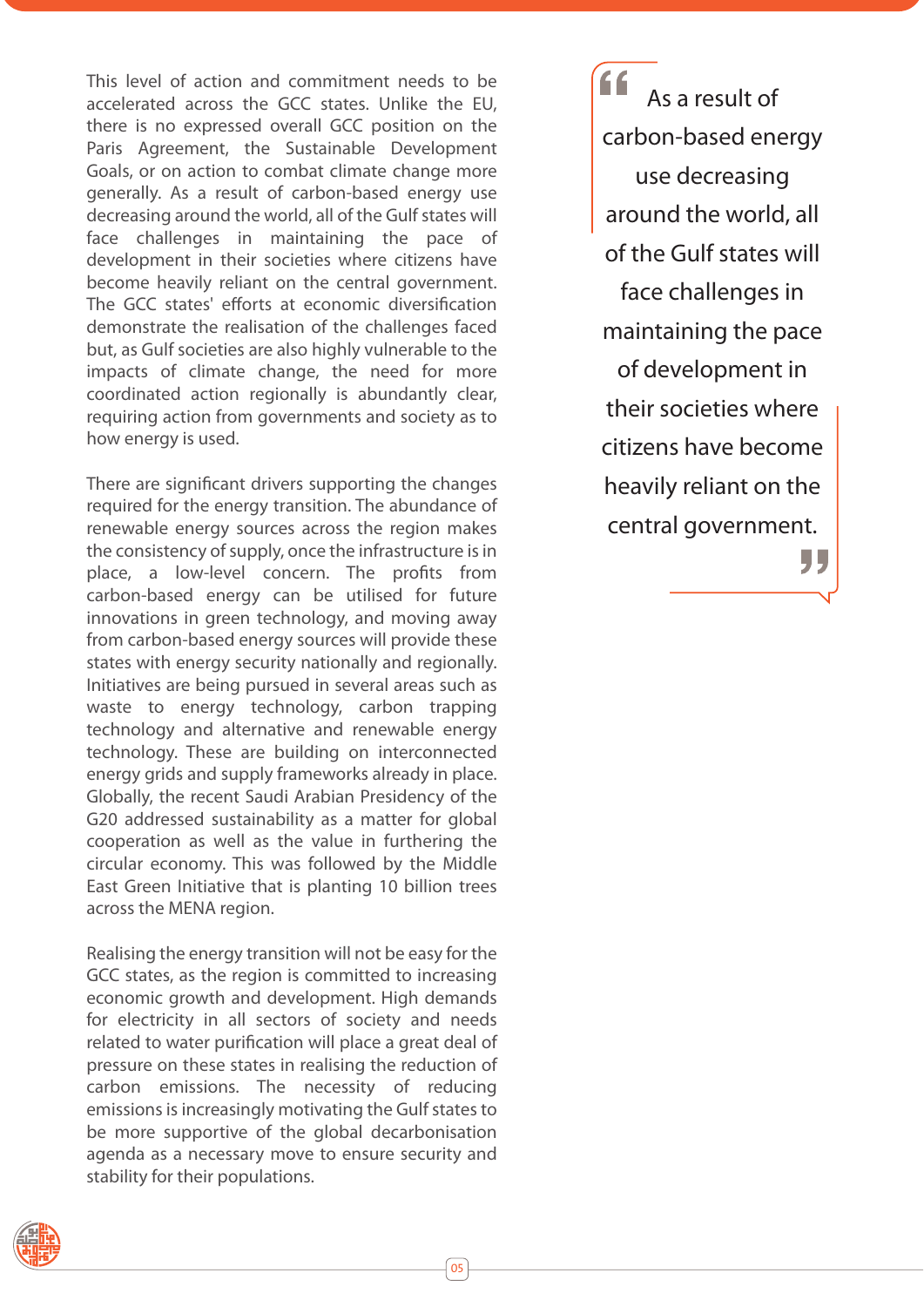### **The EU and the Energy Transition**

The European Union is a key region in the energy transition process. It is a major economic hub, has extensive technological skills and, has become a world leader in commitment to decarbonisation. As Europe is fossil fuel poor, the transition to renewable/green energy is an imperative for sustainability and security and has evolved into a moral imperative for the European Union. The EU has made decarbonisation and the energy transition a key pillar in its global and regional policies. The adoption of the European Green Deal in January 2020 not only highlights the EU's commitment to the energy transition, it has also become a fundamental part of all policies and actions undertaken by the EU.

The EU's commitment to the climate change agenda and energy transition has a firm foundation in its activities as evidenced by the Energy Union Strategy from 2015 that set out a collective approach to secure and sustainable energy. The adoption of the 2016 Clean Energy Package cemented the permanence of the EU's climate commitments. With these measures and the European Green Deal, the EU is in a position to make a global contribution to the energy transition as the actions of the Member States are part and parcel of these strategies and agreements. All states of the EU, and the EU as an institution, are part of the Paris Agreement and all have declared a commitment to Agenda 2030 and realising the Sustainable Development Goals.

For the EU, the motivations for the energy transition are clear given the relative paucity of carbon-based energy supplies in the region. As a result, the states of the EU are reliant, for the most part, on imported supplies for energy. These energy sources are susceptible to a range of threats and diversions, making security of supply a priority. Moving away from carbon-based fuels not only supports the global agenda for decarbonisation, it also supports security and stability for European societies.

The EU has set out a marker in its commitment to ensuring that the region is climate neutral by 2050. This example should motivate other intergovernmental organisations to pursue similar objectives. To achieve this goal, the European Green Deal puts an emphasis on greater efficiency in the use of energy, increased use of renewable energy, and realising an integrated and interconnected EU energy market. In pursuing these objectives, the EU is placing a great deal of emphasis on action plans and monitoring to ensure that all Member States are taking the actions necessary to realise their individual and collective commitments. The EU is also putting in place a supportive infrastructure of instruments such as an emissions trading system, reforming energy taxation, addressing agricultural activity, addressing forest management, and a dedicated investment plan, "Invest EU", to support efforts directed at realising the energy transition.

The EU, by its nature, is taking a cooperative multilateral approach regionally and globally. Within the region, cooperation is necessary as energy usage and supply is closely interlinked between the Member States and the impact of climate change does not stay neatly within national borders. A range of EU instruments have been adopted to support the implementation of the EU's green agenda, measures to stimulate further cooperation between the Member States, creating a supportive regulatory environment, and ensuring continued investment for research and innovation into sustainable energy.

Given the global impact of climate change, the EU has also been active in support of the energy transition around the world. The EU's participation in global organisations addressing climate change is highly visible and increased efforts are being made to include the energy transition as part of the organisation's overseas outreach and diplomacy. Such activities include training programmes, sharing technology, and outreach in support of climate-friendly policies with third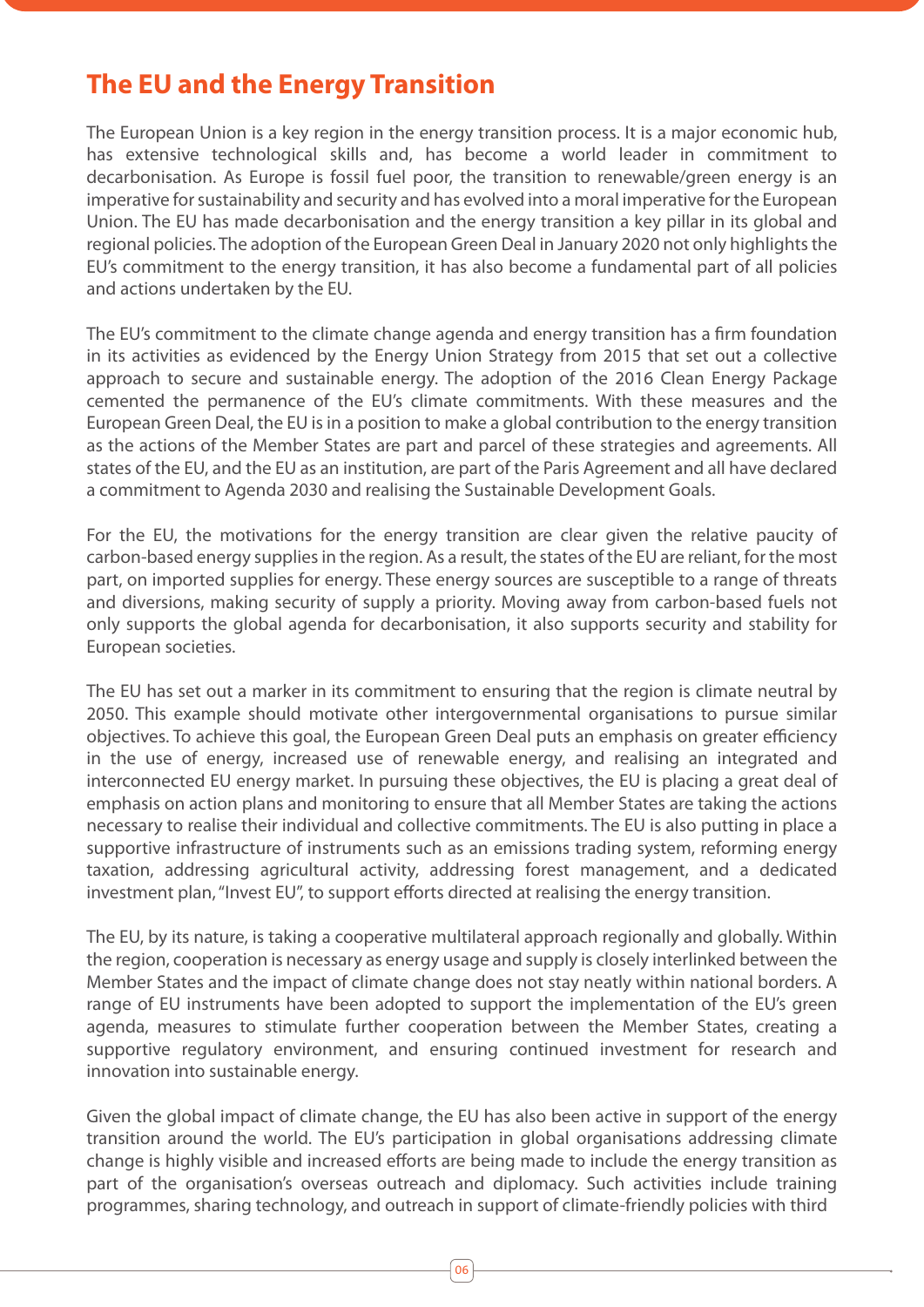states. Part of this operation includes highlighting the measures taken within the EU in support of the energy transition and sharing the lessons learned with others.



#### **EU-GCC Energy Cooperation**

The global energy transition is not an optional exercise, it is a global necessity. A range of developments over the past few years, not least the impact of the COVID-19 pandemic, have demonstrated the need for greater attention and effort to be directed towards realising the energy transition. As the impact of climate change continues to be felt around the world, greater dynamism is required and an increased emphasis needs to be placed on realising the energy transition sooner, rather than later. The Paris Agreement and other international instruments will continue to support the energy transition through targeted measures that seek to motivate governments and communities to act. This is an essential dimension of the energy transition as the transparency of data supports effective policy-making. Global attitudes on the necessity and desirability of the energy transition will continue to vary, but attention needs to be continually drawn to Sustainable Development Goal 7 directed at ensuring access to affordable, reliable, sustainable and modern energy for all.

The EU and the GCC are approaching the energy transition from different starting perspectives, but both have a strong interest in realising sustainable energy supplies for their societies. The individual and collective efforts in both regions have a great deal to offer in leading and furthering global cooperation in this area. The most obvious area for further cooperation between the EU and GCC would be research and development, along with technology transfers. Both regions are accelerating efforts directed towards innovation in renewable energy and more efficient use of energy. Developments in matters related to green hydrogen, battery capability, increasing scale and efficiency in solar energy, furthering efficiency in energy use, amongst others, are all areas where the EU and GCC can further support each other and other parts of the world.

In expanding outreach and technology sharing related to the energy transition, the looming 4th Industrial Revolution opens a wide range of opportunities for the EU and the GCC to cooperate on initiatives to reduce carbon reliance and build sustainable energy solutions. The evolution of the 4th Industrial Revolution will lead to long-term stability through innovation and the development of knowledge-based economies. There are models already in place that can further cooperation in this regard.

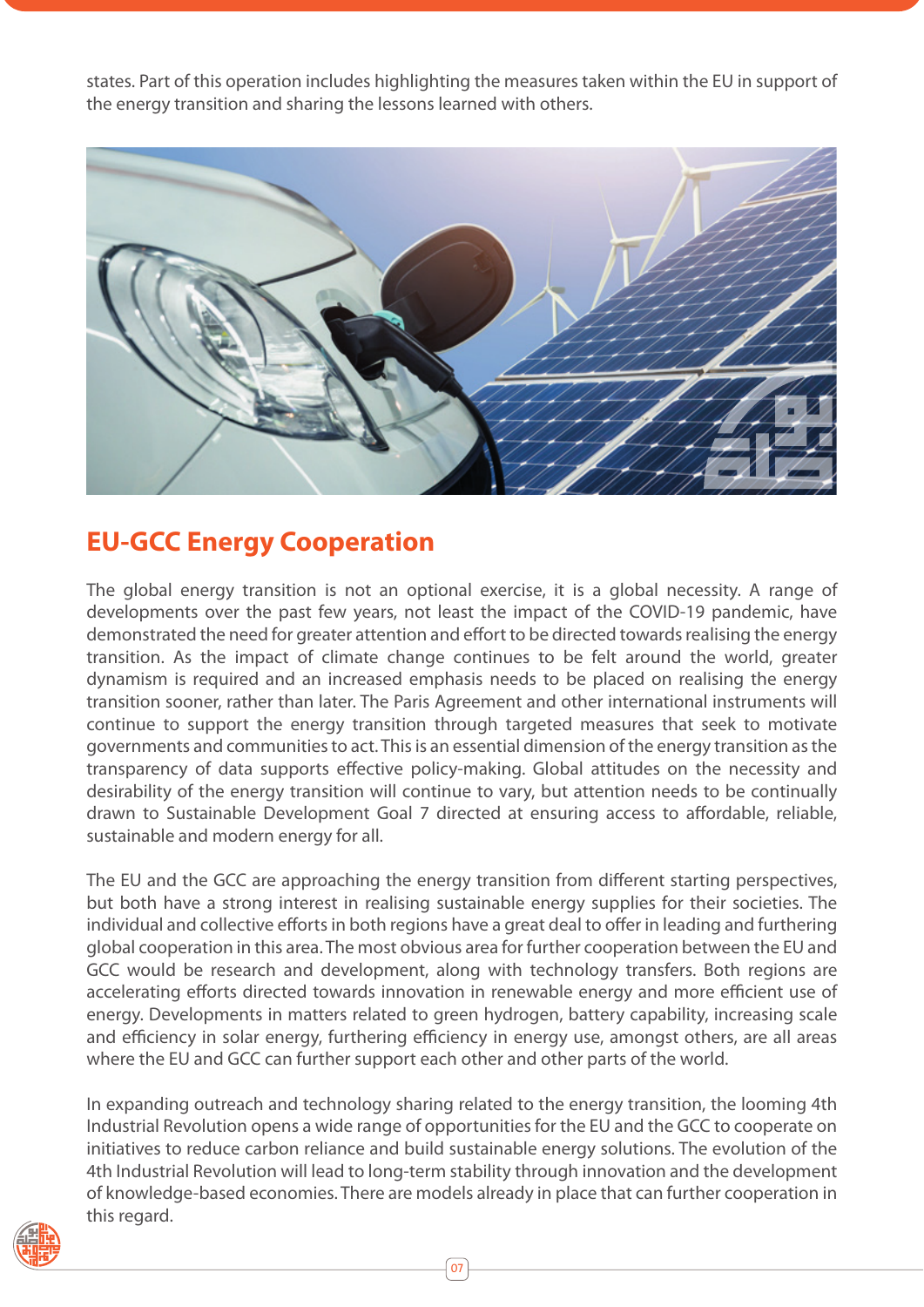The EU-GCC Clean Energy Technology Network provides an established framework to further cooperative efforts between the two regions. Resuming negotiations for an EU-GCC free trade agreement would greatly benefit both regions as there would be a flow of information, cooperation and technological advancements used to combat the climate crisis. The energy transition is opening up a range of new opportunities related to supply chains, technology transfer, and investment that are mutually beneficial for both regions, highlighting another incentive for pursuing an EU-GCC free trade agreement.

Realising the energy transition will depend on ensuring that disruptions to energy supply and security are kept to a minimum while enabling societies to develop in a sustainable manner. Such efforts are enhanced through cooperation, given the global dimensions of the energy transition. In particular, supporting youth in the pursuit of sustainable energy should be a key area of attention. Globally, young people are active in the climate change debate and are both demanding action and taking action themselves to ensure the sustainability of their futures. Further government support related to education, outreach, and investing in start-ups committed to decarbonisation would further empower youth in support of global efforts.

The energy transition is not an instantaneous process, with producers and consumers often having different perspectives on where action is needed. It is essential that the impacts felt during 2020/21 continue to motivate global efforts for decarbonisation. Carbon-based energy supplies will continue to have a role as the transition to sustainable energy progresses, but arguments that continue to espouse the centrality of carbon-based energy to global security are already losing momentum.

The benefits and opportunities being realised in the energy transition need to be reinforced continually. Energy security is about affordable energy and security of supply, which opens up opportunities for realising new value chains and investment opportunities as technology continues to develop.

For both the EU and the GCC countries, sustainable security for global society depends on making the energy transition a reality. Enhanced cooperation between both regions in support of the energy transition is essential and needs to be directed towards:

- Increased research and development on innovative ways and means for furthering sustainable energy sources;
- Collective investment instruments and enhanced supply chain collaboration;
- Technology transfer between the EU and GCC regions and as part of foreign policy efforts around the world.